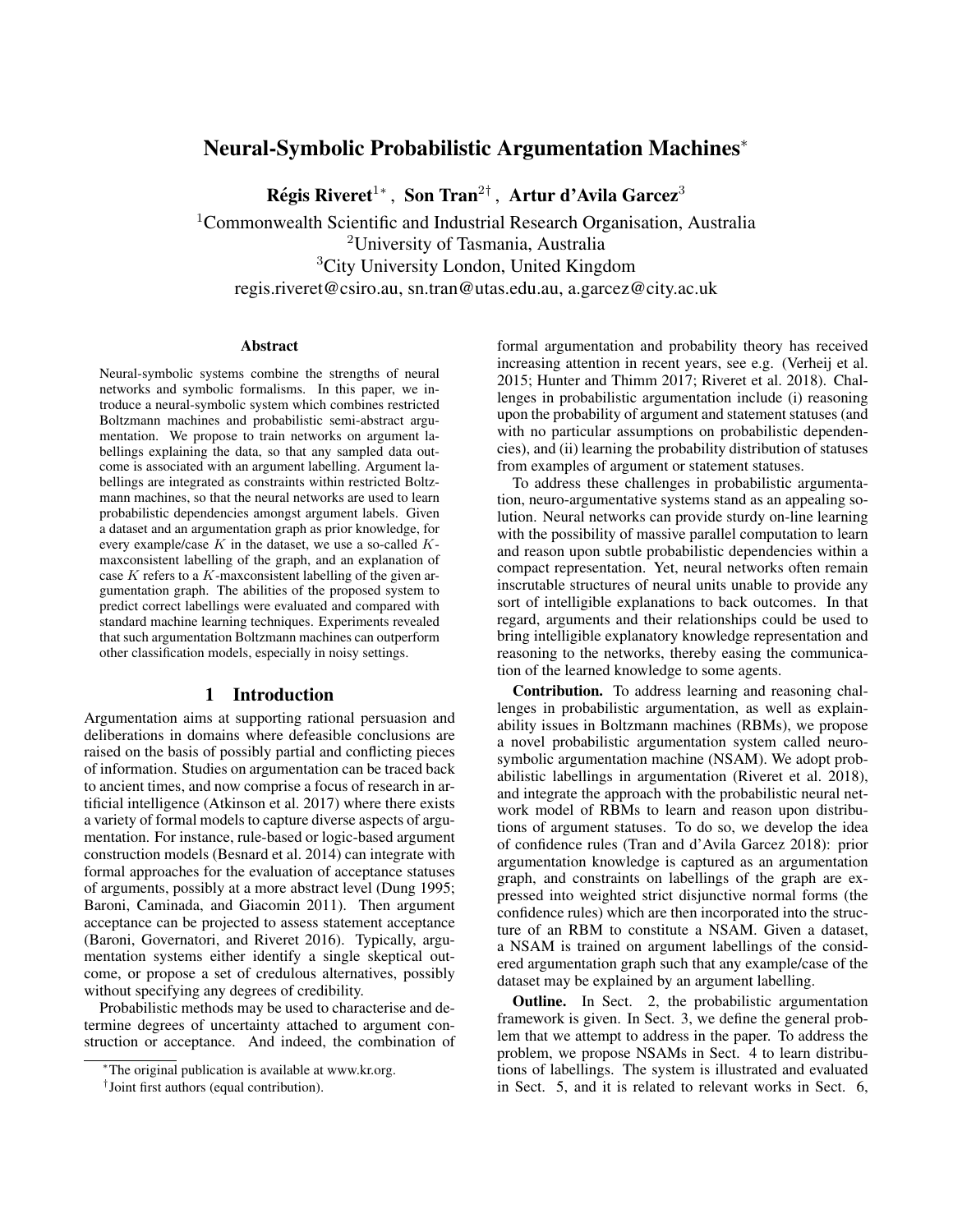<span id="page-1-0"></span>before concluding.

#### 2 Argumentation Framework

We adopt the probabilistic semi-abstract argumentation framework taken from [\(Riveret et al. 2018\)](#page-10-1). First, a semiabstract argumentation framework is put forward, then the use of 'maxconsistent' labellings is proposed for our purposes, and the probabilistic development is exposed.

Semi-abstract argumentation. We assume a language, such that any statement pertaining to the language can be the conclusion of an argument; and any argument has a unique identifier to discern arguments with equal conclusions.

Definition 1. *Given a language* Ψ *and a set of argument identifiers*  $I$ *, an argument is a tuple*  $\langle id, \phi \rangle$  *where*  $id \in I$ *is the unique identifier of the argument and*  $\phi \in \Psi$  *is the conclusion of the argument.*

**Notation 1.** *The conclusion of an argument*  $A = \langle id, \phi \rangle$  *is denoted* con(A), *i.e.* con(A) =  $\phi$ .

In the forthcoming probabilistic argumentation setting, an important postulate is that the event of an argument necessarily occurs along with the events of its subarguments. In that regard, classic abstract argumentation graphs [\(Dung](#page-9-2) [1995\)](#page-9-2) lack a subargument relation to cater for such an assumption at an abstract level. To address this lacuna, we rely on so-called semi-abstract argumentation graphs [\(Riveret](#page-10-1) [et al. 2018\)](#page-10-1) featuring subargument and attack relations over arguments, cf. [\(Cayrol and Lagasquie-Schiex 2013;](#page-9-6) [Dung and Thang 2014;](#page-9-7) [Prakken 2014;](#page-9-8) [Cohen et al. 2014\)](#page-9-9) for similar settings.

Definition 2. *A semi-abstract argumentation graph is a tuple*  $\langle A, \leadsto, \Rightarrow \rangle$  *where* A *is a set of arguments,*  $\leadsto \subseteq A \times A$ *is a binary relation of attack, and*  $\Rightarrow \subseteq A \times A$  *is a binary (direct subargument) relation of support.*

Notation 2. *Given a semi-abstract argumentation graph*  $G = \langle A, \leadsto, \Rightarrow \rangle$ , we may write A as  $A_G, \leadsto as \leadsto_G$ , and  $\Rightarrow$  $as \mapsto_G$ .

As to the terminology, a semi-abstract argumentation graph may be called a *bipolar* argumentation graph/framework, as long as the support relation is understood as a (direct) subargument relation, every argument has a conclusion which is a statement, and such bipolar graphs enjoy all upcoming (probabilistic) considerations on semi-abstract argumentation graphs, cf. [\(Polberg and Hunter](#page-9-10) [2018\)](#page-9-10).

Some semi-abstract argumentation graphs may not appear 'well-formed' since, for instance, an argument can attack an argument without attacking its 'super-arguments'. We consider thus well-formed semi-abstract argumentation graphs.

Definition 3. *A semi-abstract argumentation graph* G *is a well-formed semi-abstract argumentation graph iff the relation*  $\Rightarrow_G$  *is acyclic and antireflexive, and if*  $\overrightarrow{A} \rightsquigarrow_G B$ *, and*  $B \rightrightarrows_G C$ , then  $A \rightsquigarrow_G C$ .

In the remainder, we assume that all argumentation graphs are semi-abstract and well-formed. We will also use subgraphs to build our probabilistic setting.

Definition 4. *An argumentation graph* H *is a (legal) subgraph of an argumentation graph* G *induced by a set of arguments*  $A_H \subseteq A_G$  *iff*  $H =$  $\langle A_H, \leadsto_G \cap (A_H \times A_H), \mapsto_G \cap (A_H \times A_H) \rangle$ *, and if*  $A \in$  $\mathcal{A}_H$  and  $(B, A) \in \nArr_G$  then  $B \in \mathcal{A}_H$ .

Given an argumentation graph, we can specify those arguments that are accepted or discarded. To do so, we label arguments as reviewed in [\(Baroni, Caminada, and Gia](#page-9-3)[comin 2011\)](#page-9-3), but slightly adapted to our probabilistic development. Accordingly, we distinguish  $\{1, 0, 0\}$ -labellings and  $\{1, 0, 0, F\}$ -labellings. In a  $\{1, 0, 0\}$ -labelling, each argument is associated with exactly one label which is either I, O, U: a label I (for 'in') means the argument is accepted while a label O ('out') indicates that it is rejected. Label U marks the argument as undecided.  $\{I, O, U, F\}$ -labellings integrate a label F (for 'off') to indicate that an argument is not expressed (i.e. its event does not occur).

**Definition 5.** Let G be an argumentation graph. A  $\{1, 0, 0\}$ *labelling (*{I, O, U, F}*-labelling resp.) of* G *is a total function*  $L : \mathcal{A}_G \to \{1, 0, 0\}$   $(L : \mathcal{A}_G \to \{1, 0, 0, F\}$  *resp.*).

Notation 3. *The set of arguments labelled*  $l \in \{1, 0, \dots, n\}$  $F\}$  *in a labelling L is denoted*  $l(L) = \{A \mid L(A) = \}$ l}*. Accordingly, a* {I, O, U}*-labelling* L *is represented as a tuple*  $\langle I(L), O(L), U(L) \rangle$ *, and a*  $\{I, O, U, F\}$ *-labelling* L *as a tuple*  $\langle I(L), O(L), U(L), F(L) \rangle$ *.* 

We will work with complete labellings, and match any subgraph with complete  $\{I, O, U, F\}$ -labellings by 'switching off' arguments outside the considered subgraph.

Definition 6. *A complete* {I, O, U}*-labelling of an argumentation graph* G *is a* {I, O, U}*-labelling such that for every argument* A *in* AG*:* A *is labelled* <sup>I</sup> *iff all attackers of* A *are* O*, and* A *is labelled* O *iff* A *has an attacker labelled* I*.*

Definition 7. *Let* H *be a subgraph of an argumentation graph* G. A *complete*  $\{1, 0, 0, F\}$ -labelling of G wrt H is  $a \{1, 0, 0, F\}$ -labelling such that every argument in  $A_H$  is la*belled according to a complete* {I, O, U}*-labelling of* H*, every argument in*  $A_G \backslash A_H$  *is labelled* F.

<span id="page-1-1"></span>

Figure 1: An argumentation graph and one of its complete {I, <sup>O</sup>, <sup>U</sup>, <sup>F</sup>}-labelling. Arguments A and B support argument C. Argument C attacks D, Arguments D and E attack each other.

A labelling of a set of statements is a function associating any statement with a label. Various specifications for statement labellings are possible, see e.g. [\(Baroni and Riveret](#page-9-11) [2019\)](#page-9-11). For our ends, we consider the labelling which is perhaps the simplest in a meaningful way, namely a bivalent  $\{y, n\}$ -labelling, according to which a statement is either accepted (labelled y) or not (labelled n).

As to the terminology, a statement labelling may be called an example or a *case*, and will favour the latter term in the remainder.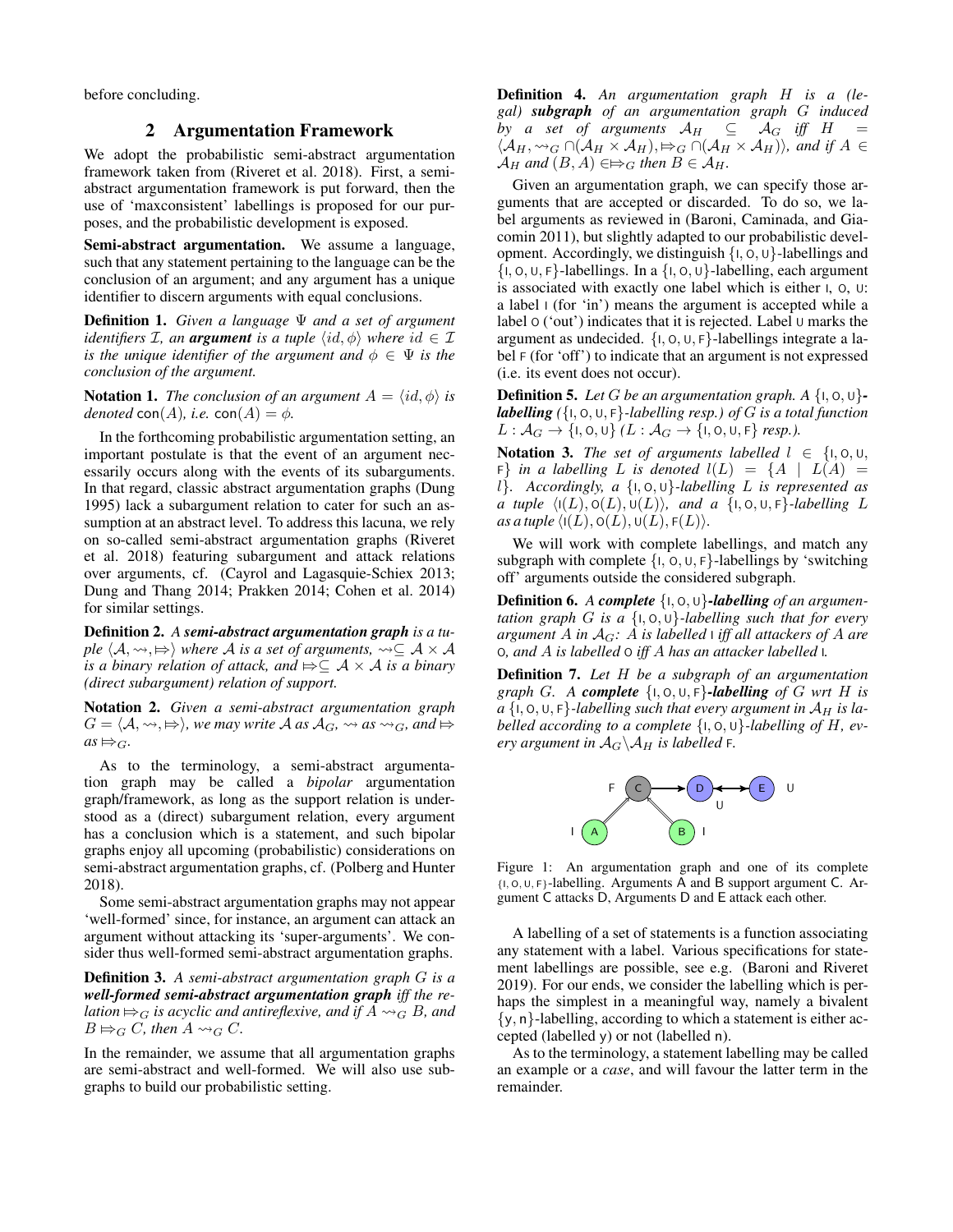Definition 8. *A bivalent* {y, n}*-labelling (or a case) of a set of statements S is a total function*  $K : S \rightarrow \{y, n\}.$ 

If statements are labelled relatively to a particular acceptance argument labellings, then we have acceptance bivalent {y, n}-labellings, see [\(Baroni, Governatori, and Riveret](#page-9-4) [2016\)](#page-9-4).

Definition 9. *Let* S *be a set of statements. An acceptance bivalent* {y, n}*-labelling of* S *and from an argument*  $\{I, O, U, F\}$ *-labelling L is a total function*  $K_L : S \rightarrow \{y, n\}$ *such that for any*  $\phi \in \mathcal{S}$ :  $K_L(\phi) = y$  *iff*  $\{L(A) \mid \text{con}(A) =$  $\{\phi\} \supseteq \{1\}$ *, and*  $K_L(\phi) = n$  *otherwise.* 

Notation 4. *A* {y, n}*-labelling* K *may be represented as a tuple*  $\langle \gamma(K), \eta(K) \rangle$  *with the obvious meaning.* 

Eventually, a dataset is defined as a collection of cases. Henceforth, only finite cases and finite non-empty datasets are considered, such that all the cases in a dataset are bivalent  $\{y, n\}$ -labellings over the same finite non-empty set of statements.

Given a dataset and an argumentation graph, we can seek labellings of the graph which are maximally consistent with cases in the dataset, as proposed next.

Maxconsistent labellings. Given an argumentation graph and a case, none of its complete  $\{1, 0, 0, F\}$ -labellings may be consistent with the case, i.e. the case may not be an acceptance bivalent  $\{y, n\}$ -labelling from any complete  $\{1, 0, 0, F\}$ -labellings. Thus we may attempt to label the graph to make it consistent with the case as much as possible. To do so, we will use so-called 'maxconsistent'  $\{1, 0, 0, F\}$ -labellings [\(Riveret 2020\)](#page-10-3). Such labellings are obtained by labelling I every argument whose conclusion is in  $y(K)$ , as long as all its subarguments are labelled I, as characterised by a 'maxconsistent characteristic function'.

Definition 10. *Let* K *be a case and* G *an argumentation graph. The maxconsistent characteristic function of* G *wrt* K is a function  $F_{G,K} : pow(\mathcal{A}_G) \rightarrow pow(\mathcal{A}_G)$  such that  $F_{G,K}(\mathcal{A}) = \{A \mid \text{con}(A) \in y(K), \text{ and } \forall B \in \mathcal{A}_G : \text{if}$  $B \mapsto_G A$  *then*  $B \in \mathcal{A}$ *}*.

Example 1. *Let* G *denote the argumentation graph drawn in Fig. 1, such that*  $con(A) = a$ *,*  $con(B) = b$ *,*  $con(C) = c$ *,*  $con(D) = d$ , and  $con(E) = e$ . Given the case  $K =$  $\langle \{a, b, c, e\}, \{d\}\rangle$ *, it holds that:*  $F_{\mathsf{G},\mathsf{K}}(\emptyset) = \{\mathsf{A},\mathsf{B},\mathsf{E}\}\$  *and*  $F_{\mathsf{G},\mathsf{K}}^2(\emptyset) = \{\mathsf{A},\mathsf{B},\mathsf{C},\mathsf{E}\}$ *, and*  $F_{\mathsf{G},\mathsf{K}}^3(\emptyset) = F_{\mathsf{G},\mathsf{K}}^2(\emptyset)$ *. Thus, the function*  $F_{\mathsf{G},\mathsf{K}}$  *has a fixed point which is the set*  $\{\mathsf{A},\mathsf{B},\mathsf{C},\mathsf{E}\}.$ 

A characteristic function  $F_{G,K}$  is monotonic, and if an argument is included in  $F_{G,K}^i(\emptyset)$ , then it is also included in  $F_{G,K}^{j}(\emptyset)$   $(i \leq j)$ , thus there exists a unique fixed point  $\mathcal{A}^* = \widetilde{F}_{G,K}^i(\emptyset)$ , leading us to maxconsistent {1,0, U, F}labellings.

Definition 11. *Let* K *be a case,* G *an argumentation graph, and*  $\mathcal{A}^*$  =  $F^i_{G,K}(\emptyset)$  (0  $\leq$  *i*) the fixed point of *the maxconsistent characteristic function of* G *wrt* K*. A*  $\{I, O, U, F\}$ *-labelling*  $L$  *of*  $G$  *is maxconsistent with*  $K$  (*or*  $K$  $maxconsistent)$  *iff*  $I(L) = A^*$ .

Maxconsistency of a  $\{1, 0, 0, F\}$ -labelling with a case K specifies the arguments labelled I. To address the labelling of other arguments, we may hold  $K$ -maxconsistent complete  $\{I, O, U, F\}$ -labellings.

**Algorithm 1** Computation of a bivalent  $\{y, n\}$ -labelling maxconsistent with a case.

- 1: **input** A case  $K$  of a set of statements  $S$ , and an argumentation graph  $G$ .
- 2:  $I(L_0) \leftarrow \emptyset$ .
- 3: repeat
- 4:  $I(L_{i+1}) \leftarrow I(L_i) \cup \{A \mid \textsf{con}(A) \in \mathsf{y}(K), \textsf{and} \forall B \in \mathsf{y}(K)\}$  $\mathcal{A}_G$ : if  $B \mapsto A$  then  $B \in I(L_i)$
- 5: **until**  $L_i = L_{i+1}$
- 6:  $y(K') = \{ \phi \in \mathcal{S} \mid \exists A \in I(L_i), \text{con}(A) = \phi \}$

<span id="page-2-0"></span>7: return  $\langle y(K'), S \backslash y(K') \rangle$ .

Definition 12. *Let* K *be a case, and* G *an argumentation graph. A* {I, O, U, F}*-labelling* L *of* G *is a* K*-maxconsistent complete*  $\{1, 0, 0, F\}$ -labelling *iff* L *is maxconsistent with* K, *and* L *is a complete labelling of* G*.*

We can note that, given a case, an argumentation graph may have no complete  $\{1, 0, 0, F\}$ -labellings which are maxconsistent with the case. However, any case over a set of statements  $S$  has an argumentation graph for which a complete  $\{1, 0, 0, F\}$ -labelling is maxconsistent with the case, e.g. any graph  $\langle A, \leadsto, \emptyset \rangle$  such that every statement in S is the conclusion of at least one argument in  $A$ , and such that for any argument  $A, B \in \mathcal{A}$ , if  $con(A), con(B) \in y(K)$ then A does not attack B (i.e.  $A \nleftrightarrow B$ ). For our purposes, an explanation of a case  $K$  refers to a  $K$ -maxconsistent  $\{I, O, U, F\}$ -labelling of the given argumentation graph; and if there is no K-maxconsistent  $\{1, 0, 0, F\}$ -labelling which is complete then the argumentation graph may be revised, but not necessarily since the case may be simply 'corrupted'.

From any max consistent  $\{1, 0, 0, F\}$ -labelling, we can then define a maxconsistent bivalent  $\{y, n\}$ -labelling.

**Definition 13.** A bivalent  $\{y, n\}$ -labelling K' of an argu*mentation graph* G *is maxconsistent with a case* K *(or* Kmaxconsistent) iff K' is the bivalent  $\{y, n\}$ -labelling from a K-maxconsistent  $\{I, O, U, F\}$ -labelling L of G.

In practice, the bivalent  $\{y, n\}$ -labelling maxconsistent with a case can be efficiently computed using Alg. [1.](#page-2-0) It begins with an empty set of arguments labelled I (line 2). Then an iteration begins. If an argument has a conclusion labelled y, and all its subarguments are labelled I, then it is labelled I (line 4). The iteration continues until no more arguments can be labelled. The algorithm terminates by labelling y any statement for which there exists an argument labelled I.

Probabilistic argumentation. The probability space for probabilistic argumentation can be defined in many ways. For our ends, we adopt the approach taken in [\(Riveret et al.](#page-10-1) [2018\)](#page-10-1) where the sample space is a set of specific labellings of a given argumentation graph.

Definition 14. *A probabilistic labelling frame is a tuple* (G, (Ω, F, P)) *such that* G *is an argumentation graph, and*  $(\Omega, F, P)$  *is a probability space such that: the sample space*  $\Omega$  *is a non-empty set of (specific) labellings of G, the*  $\sigma$ *algebra* F *is the power set of*  $\Omega$ *, i.e.*  $F(\Omega) = 2^{\Omega}$ *, P is the probability function from*  $F(\Omega)$  *to* [0, 1]*.*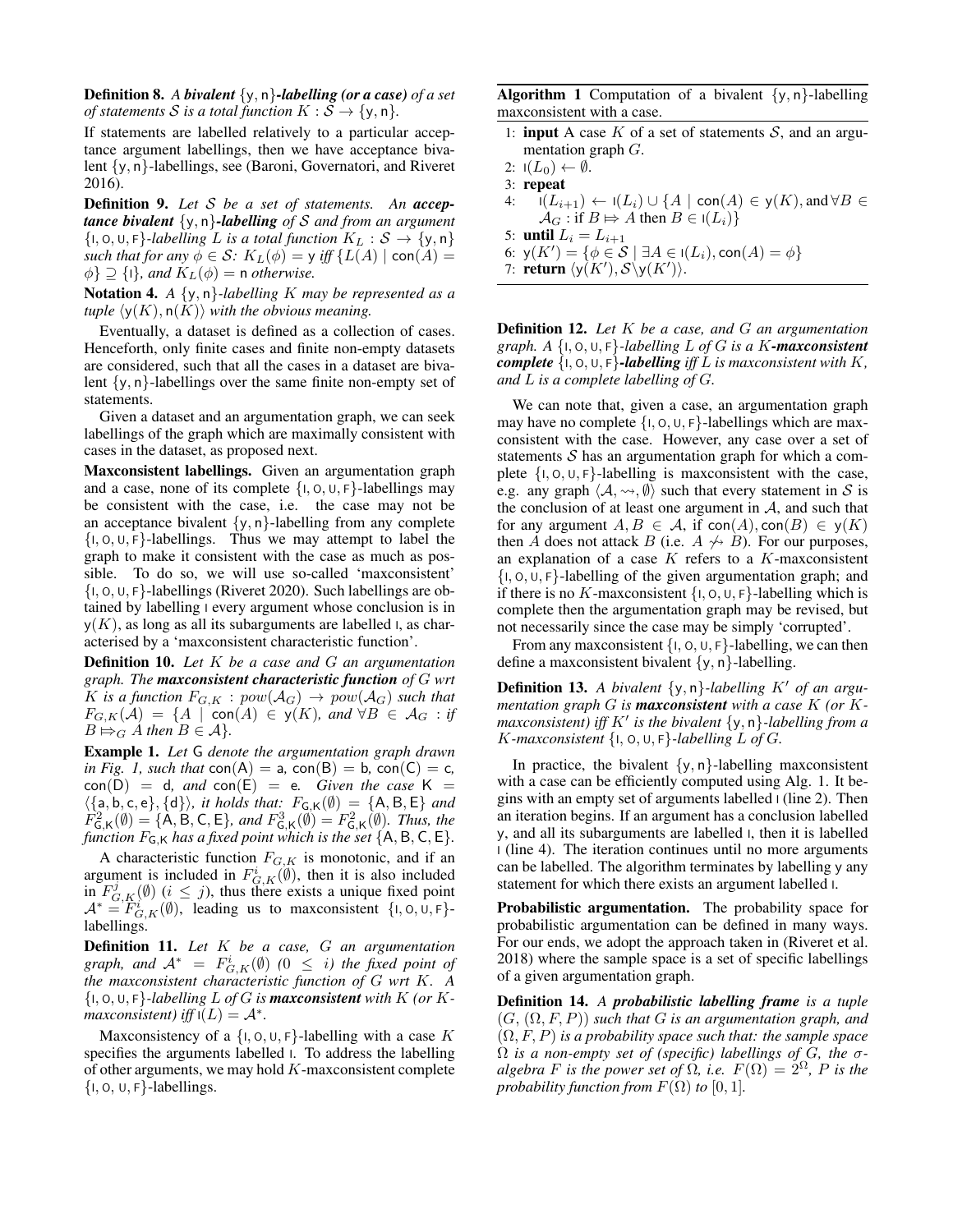The proposed probabilistic setting is generic in the sense that it can accommodate various types of labellings such as complete  $\{1, 0, 0, F\}$ -labellings, preferred  $\{1, 0, 0, F\}$ labellings (not presented here) etc. Given an argumentation graph, we will focus on a sample space as the set of  $\{1, 0, 0, F\}$ -labellings of the graph. By doing so, any case  $K$  of a dataset can be associated with a  $K$ -maxconsistent  $\{1, 0, 0, F\}$ -labelling which belongs to the sample space. Again, if there is no K-max consistent  $\{1, 0, 0, F\}$ -labelling of an argumentation which turns out to be complete, then the graph may not be considered as an adequate graph and may be consequently revised.

Over a probability space of probabilistic labelling frame  $(G, (\Omega, F, P))$ , we can work with random variables, i.e. functions (usually denoted by an uppercase letter as  $X$  or Y for example) from the sample space  $\Omega$  into another set of elements. Accordingly, we introduce for any statement  $\phi$  a categorical random variable  $K_{\phi}$  which takes value in the set  $\{y, n\}$ . So the event  $K_{\phi} = y$  is a shorthand for the outcomes  ${L \in \Omega \mid \exists A \in \mathcal{A}_G : L(A) = I, \text{con}(A) = \phi}.$  These random variables are called *random labellings*.

#### Notation 5.

- *1. We use upper boldface type to denote sets of random labellings. So* K *denotes a set of random labellings*  $\{K_{\phi 1}, \ldots, K_{\phi n}\}.$
- *2. We use lower boldface type to denote assignments to a set of random labellings, i.e. assignments of values to the variables in the set. So given a set*  $K =$  ${K_{\phi 1}, \ldots, K_{\phi n}}$ *, a possible assignment is*  $\mathbf{k} = {K_{\phi 1}} =$  $y, \ldots, K_{\phi n} = n$ *.*
- *3. An assignment*  $\mathbf{k} = \{K_{\phi 1} = k_1, ..., K_{\phi n} = k_n\}$  *may be used to denote the assignment corresponding to a statement labelling* K *(and vice-versa), such that*  $K_{\phi i} = k_i$ *iff*  $K(\phi_i) = k_i$ . Eventually, we may simply say that  $\mathbf{k} = \{K_{\phi 1} = k_1, \ldots, K_{\phi n} = k_n\}$  is an assignment of *the set of statements*  $\{\phi 1, \ldots, \phi n\}$ *.*

To recap, given a dataset and an argumentation graph as prior knowledge, for every case  $K$  in a dataset, we can build a K-max consistent  $\{1, 0, 0, F\}$ -labelling of the graph. In this context, an explanation of a case  $K$  refers to a K-max consistent  $\{1, 0, 0, F\}$ -labelling of the given argumentation graph; and if there is no  $K$ -maxconsistent  $\{1, 0, 0, F\}$ -labelling which is complete then the argumentation graph may be revised. Resulting  $\{1, 0, 0, F\}$ -labellings can be attached a probability value. As we will see soon, these  $\{1, 0, 0, F\}$ -labellings can be used to train neural networks. Then bivalent  $\{y, n\}$ -labellings associated with sampled  $\{1, 0, 0, F\}$ -labellings can be employed to evaluate predictions against the input dataset.

### 3 Problem Definition

<span id="page-3-0"></span>Let us first consider standard binary classifiers in a probabilistic setting. Given a sample space  $X$  and a set of labels  $\{0, 1\}$ , we have a distribution P of pairs  $(x, y)$  where any  $x \in \mathcal{X}$  is an example and any  $y \in \{0, 1\}$  is a label. The problem addressed by a probabilistic classifier is to assign, given a new example  $x \in \mathcal{X}$ , a probability  $P(y | x)$  to every label  $y \in \{0, 1\}$  (such that these probabilities sum to one). The

problem of a 'hard' classifier is to determine, given a new example  $x \in \mathcal{X}$ , its most likely label  $\hat{y} = \arg \max_{y} P(y | x)$ .

These problems may be adapted to our probabilistic argumentation setting as follows.

Let  $S$  be the disjoint union of two non-empty finite sets of statements S' and S" (i.e.  $S = S' \cup S''$  and  $S' \cap S'' = \emptyset$ ). Given:

- an empirical distribution  $P^+$  of  $\{y, n\}$ -labellings of S,
- an assignment  $\mathbf{k}'$  of  $\mathcal{S}'$ .

Assign\determine:

• a probability  $P^-(\mathbf{k}'' | \mathbf{k}')$  (from a machine) to every possible assignment  $k''$ , where  $k''$  is an assignment of  $\mathcal{S}''$ , and such that a loss function of  $P^+$  and  $P^-$  is minimised.

Eventually, amongst all possible  $\{y, n\}$ -labellings, we may prefer to get the  $\{y, n\}$ -labelling corresponding to the most likely assignment k":

$$
\mathbf{k}'' = \arg\max_{\mathbf{k}''} P^{-}(\mathbf{k}'' | \mathbf{k}').
$$

The loss function is left unspecified in the problem definition. For our purposes, we will use a standard Kullback-Leibler divergence measuring the distance between  $P^-$  and  $P^+$ . To minimise the divergence, we will use Boltzmann machines for capturing a distribution  $P^-$  approximating  $P^+$ within a compact graphical model maximising the entropy of  $P^-$ .

In our context and for our purposes, an argumentation graph may be also given as prior knowledge: it may be used to deal with noisy datasets, it may also be used to provide some explanations for the resulting  $\{y, n\}$ -labellings. We will further elaborate on that in the remainder of the paper.

Example 2. *Let us suppose the argumentation graph in Fig. [1](#page-1-1) as prior knowledge and a given dataset where the conclusions of the graph are labelled* y *or* n*. Given the labelling of statements* a*,* b *and* c *such that every statement is labelled* n*, what is the probability of labellings of statements* d *and* e*? A naive approach to answer the question is to go through the given dataset and add up the frequencies of sampled statement labellings where statements* a*,* b *and* c *are labelled* n*. However, the size of the sample space of a probabilistic labelling frame* (G, (Ω, F, P)) *is superior or equal to* |2 <sup>A</sup><sup>G</sup> |*, and thus it may be computationally too costly (in space and in time) to handle all the records. For this reason, we are looking for a compact model from which we can answer queries on probabilities of labellings. Moreover, the dataset may be noisy, and thus we would like to use the argumentation graph to 'repair' aberrant cases, and also mitigate overfitting. Eventually, for every statement labelling answered by the model, we would like to have an explanation of it in terms of argument labellings.*

#### 4 Argumentation Machines

<span id="page-3-1"></span>We now introduce our neuro-symbolic argumentation model which is based on the graphical model of *restricted Boltz-*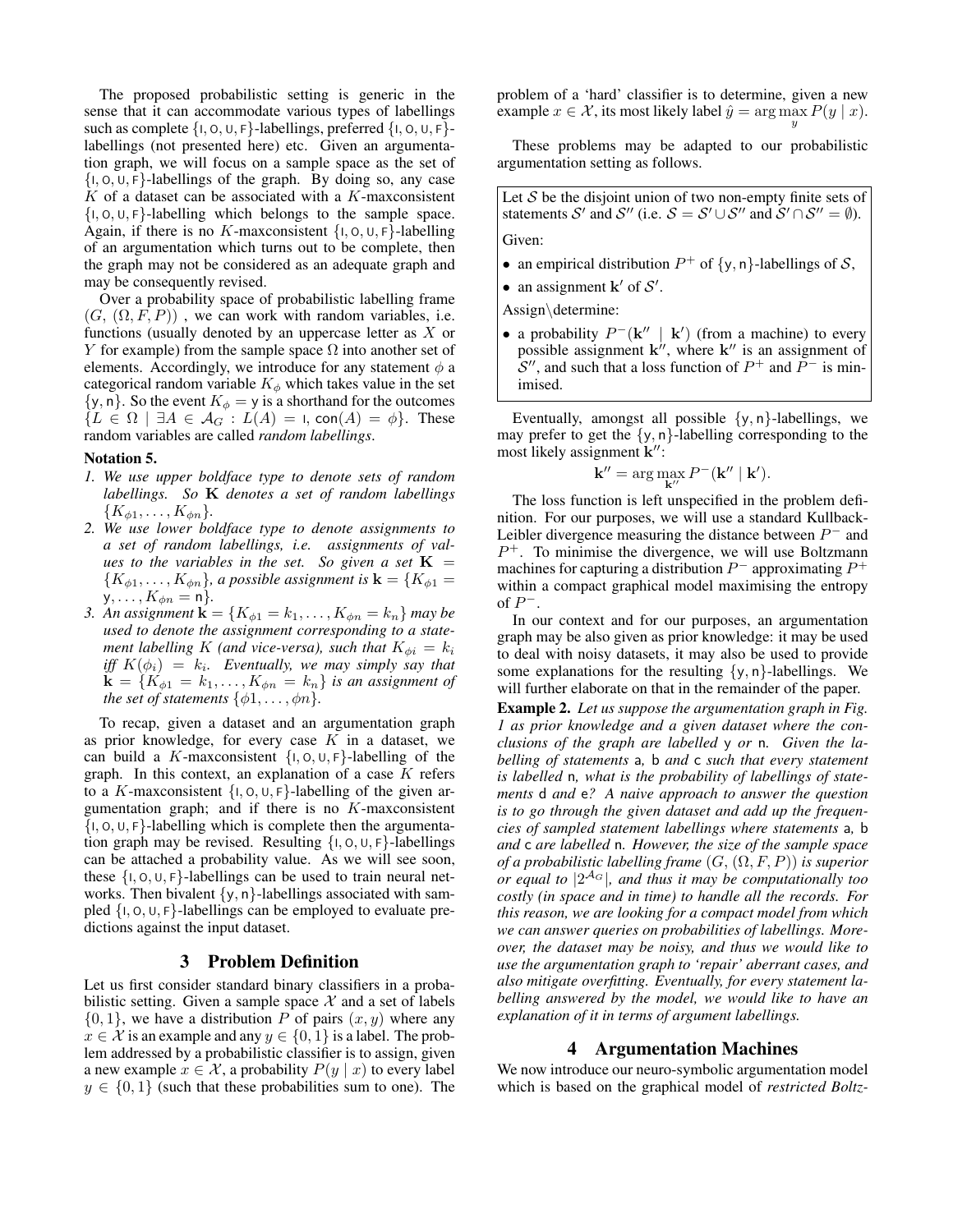*mann machines* (RBM). To encode arguments and logical constraints into an RBM, we employ the idea of confidence rules [\(Tran and d'Avila Garcez 2018\)](#page-10-2).

Notation 6. *In this section, to mitigate discrepancy between notation of our argumentation setting and typical notation for RBMs, argument identifiers are natural numbers, and any argument*  $\langle n, \phi \rangle$  *may be denoted by its identifier n.* 

RBMs for argumentation. RBMs [\(Smolensky 1986\)](#page-10-4) are a probabilistic model which can be well suited for representing and reasoning with arguments. An RBM for argumentation has a hidden layer of latent units  $h_i$  and a visible layer of softmax groups  $(a^n)$ , each group consisting of four units corresponding to four possible labels/states  $s = \{1, 0, F, U\}$ of argument  $n$ . This RBM is characterised by an energy function of assignments a and h of argument states and hidden units respectively:

$$
E_{\text{rbm}}(\mathbf{a}, \mathbf{h}) = -\sum_{njs} a_s^n w_{js}^n h_j - \sum_{ns} b_s^n a_s^n - \sum_j d_j h_j \tag{1}
$$

where  $w_{j_s}^n$  is the connection weight between visible unit s of softmax group *n* to the hidden unit  $h_j$ ,  $b_s^n$  is the bias for unit s of group n, and  $d_i$  is the bias for hidden unit j. Argumentation constraints are captured in such an RBM as a joint distribution  $p(\mathbf{a}) = \sum_{\mathbf{h}} \exp(-E_{\text{rbm}}(\mathbf{a}, \mathbf{h})) / Z$ , which quantify how likely is an argument labelling, and where  $Z = \sum_{\mathbf{a},\mathbf{h}} \exp(-E_{\text{rbm}}(\mathbf{a}, \mathbf{h}))$  is the partition function. Note that computing the partition function  $Z$  is intractable.

To avoid the intractability issue, inferences in RBMs can be done using Gibbs sampling, i.e. by determining the states of units in a layer given the states of the units in the other layer. For example, let us assume that  $A<sub>unk</sub>$  is a subset of arguments whose labelling is unknown (we would like to infer this labelling), and the subset  $A_{\text{know}} = A \backslash A_{\text{unk}}$  consists of the rest of the arguments whose labelling is known. By performing Gibbs sampling, first we assign the states of arguments in  $A_{unk}$  with equal probabilities, i.e.  $1/4$ , then we iteratively update the states of the hidden units using  $p(h_j | \mathbf{a}) = \text{sigmoid}(\sum_{n} s a_j^m w_{j}^n + d_j)$  and the states of unknown arguments using  $p(a_s^n|\mathbf{h}) = \text{sigmoid}(\sum_j w_{js}^n h_j +$  $b_s^n$ ). This process is run repeatedly as a Markov chain while clamping the states of known arguments in  $A_{\text{know}}$  until convergence. This inference procedure is approximate.

<span id="page-4-0"></span>Alternatively, we can make inferences by considering the distribution of a state assignment a<sup>\*</sup> of some arguments given the state assignment  $a^{-*}$  of other arguments.

$$
p(\mathbf{a}^* \mid \mathbf{a}^{-*}) = \frac{\exp(-\mathbf{F}(\mathbf{a}^*, \mathbf{a}^{-*}))}{\sum_{\mathbf{a}^*} \exp(-\mathbf{F}(\mathbf{a}^*, \mathbf{a}^{-*}))}
$$
(2)

where  $F(\mathbf{a}^*, \mathbf{a}^{-*})$  denotes the free energy for assignment  $(\mathbf{a}^*, \mathbf{a}^{-*})$  such that  $F(\mathbf{a}^*, \mathbf{a}^{-*}) = -\sum_{ns} b_s^n a_s^n - \sum_j \log(1 + \exp(\sum_{ns} a_s^n w_j^n + d_j)).$  The distribution in [\(2\)](#page-4-0) can be computed analytically as the partition function has been canceled out. However, in general, computing the distribution is exponentially expensive over the number of unknown labelling assignments. Yet, this type of inference is useful in the case of small number of unknown arguments.

For training, the most popular method is Contrastive Divergence [\(Hinton 2002\)](#page-9-12) which approximately maximises the

log-likelihood of the joint distribution. We call it *generative* training. However, if one wants to use a deterministic training method, an option is to maximise the log-likelihood of the conditional distribution showed in [\(2\)](#page-4-0), see [\(Cherla et al.](#page-9-13) [2017\)](#page-9-13). This is known as *discriminative* training.

Confidence rules. To encode argumentation knowledge onto an RBM, we apply the approach of confidence rules [\(Tran and d'Avila Garcez 2018\)](#page-10-2) according to which a set of confidence rules can be equivalently represented in an RBM such that maximising satisfiability (i.e. total confidence values of the satisfied rules) is equivalent to minimising the energy function of the RBM, i.e. to maximising the probability of an assignment.

Definition 15. *A confidence rule is an if-and-only-if for*mula of the form  $c:h\leftrightarrow\bigwedge_t x_t\bigwedge_k \neg x_k$  where  $c$  is a positive *real number (called confidence value),* h *is a positive literal (called hypothesis), and*  $x_t$  *and*  $\neg x_k$  *are positive literals and negative literals respectively.*

Any propositional formula can be captured by a set of confidence rules by transforming it into a strict Disjunctive Normal Form (SDNF), i.e. a formula in disjunctive normal form which is true if, and only if, only one of its conjunctive clauses is true. Each conjunctive clause is then enclosed into a confidence rule by adding a hidden literal called hypothesis.

Confidence rules are efficiently encoded into a RBM by adding a hidden unit for each hypothesis along with 'confidence' connections to literals in the conjunction, with weights  $c$  and  $-c$  for positive and negative literals in the conjunction respectively. Similarly to the connection weights between visible units and hidden units can be captured into a weight matrix  $(w_{js}^n)$ , these confidence connections can be captured into a 'confidence weight matrix'. Finally, each hidden unit is assigned a bias  $d_j = c \cdot (-n + \epsilon)$ , where n is the number of positive literals in the conjunction and  $0 <$  $\epsilon$  < 1 is a real number (see Example [3](#page-5-0) for an illustration).

The role of the confidence value  $c$  is critical: it determines how hard or soft the constraint to be imposed. The higher the value, the higher the probability to satisfy the constraint. For example, a small value of  $c$  relaxes the logical constraint by allowing non-zero probability of assignments which do not satisfy the constraint. Eventually, optimal values can be learned from data or can be searched heuristically (as we will do in our experiments in Sect. [5\)](#page-6-0) in order to minimise the loss function.

<span id="page-4-1"></span>Example 3. *Suppose two distinct arguments* m *and* n *such that* n *attacks* m*. The rule 'if* n *is labelled* I*, then* m *is labelled either* O *or* F*' can be converted into a formula in SDNF as follows:*  $((a_0^m \lor a_F^m) \leftarrow a_1^n) \land \neg(a_0^m \land a_F^m) \equiv$  $(\neg a_1^n \wedge \neg a_0^m \wedge \neg a_F^m) \vee (a_0^m \wedge \neg a_F^m) \vee (\neg a_0^m \wedge a_F^m)$ , leading to three confidence rules:  $c : h'_1 \leftrightarrow \neg a_1^m \wedge \neg a_0^m \wedge \neg a_1^m$ ,  $c: h'_2 \leftrightarrow a_0^m \wedge \neg a_F^m$  and  $c: h'_3 \leftrightarrow \neg a_0^m \wedge a_F^m$  where c is a *confidence value.*

*The rules are then encoded into an RBM with an energy*  $E_{\text{rul}} = -h'_1 \cdot c \cdot (-a_1^n - a_0^m - a_\text{F}^m + 0.5) - h'_2 \cdot c \cdot (a_0^m - a_\text{F}^m (0.5) - h'_3 \cdot c \cdot (-a_0^m + a_\text{F}^m - 0.5)$  *so that argument labellings satisfying the logical rules have a higher probability than those violating them.*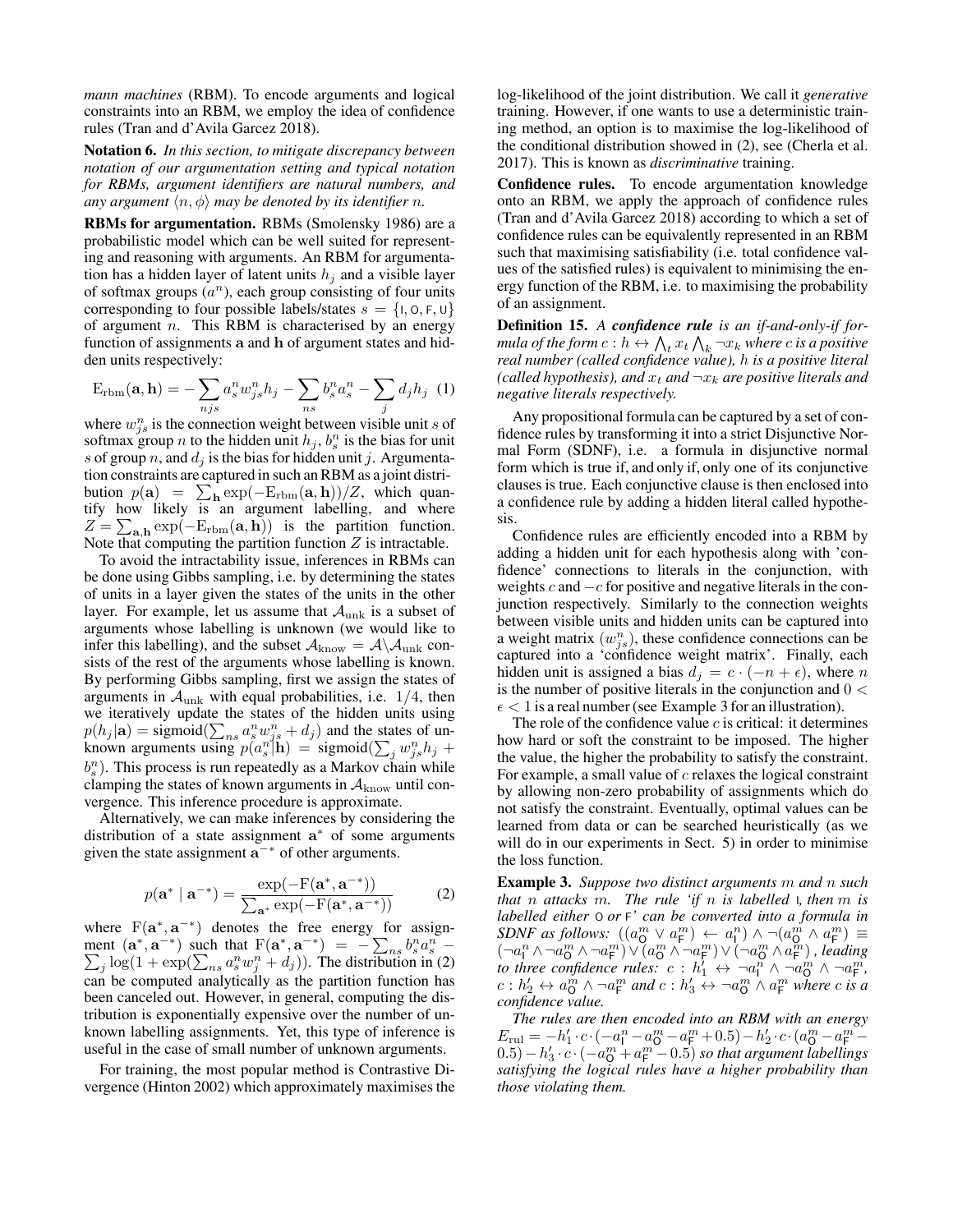*Finally, we assign each hidden unit a bias. For example, if*  $\epsilon = 0.5$ , *then the rule*  $c : h_2' \leftrightarrow a_0^m \wedge \neg a_{\text{F}}^m$  *is associated* with a hidden unit  $h'_2$  and connection weights for ( $h'_2$  and  $a_0^m$ ) and  $(h'_2$  and  $a_F^m$ ) equal to  $c$  and  $-c$  respectively, while *the bias for*  $h_2'$  *is*  $c \cdot (-1+0.5) = -0.5 \cdot c$ *. A neuro-symbolic argumentation model with the constraint above is shown in Fig.* [2.](#page-5-0) As a RBM, it is characterised by an energy  $E_{\text{full}} =$  $E_{\text{rbm}} + E_{\text{rul}}.$ 

<span id="page-5-0"></span>

Figure 2: A neuro-symbolic argumentation RBM.

Integrating argumentation knowledge. Let us now consider argumentation constraints/rules which can be integrated in our RBM-based argumentation model.

**Notation 7.** Given an argumentation graph G, and  $A =$  $\langle n, \alpha \rangle$  *an argument in*  $\mathcal{A}_G$ *, the set of arguments in*  $\mathcal{A}_G$  *attacking (supporting resp.)* m *is denoted*  $\mathcal{A}_{G}^{\sim m}$  ( $\mathcal{A}_{G}^{\Rightarrow m}$  resp.). *Propositions.* Let G denote an argumentation graph,  $A =$  $\langle n, \alpha \rangle$  and  $B = \langle m, \beta \rangle$  arguments in  $\mathcal{A}_G$ , and L a (possibly complete)  $\{1, 0, U, F\}$ -labelling of G such that L is maxconsistent with a given case. We used the following propositions, each followed by a corresponding formula in SDNF (the right-hand side of the equivalence) where each conjunction is to be enclosed in a confidence rule.

<span id="page-5-1"></span>Proposition 1 (Argumentation rule 1). If *there exists an attacker* A *of* B (*i.e.*  $(A, B) \in \leadsto_G$ ) *such that*  $A \neq B$ *, and* A *is labelled*  $\iota$  *(i.e.*  $L(A) = \iota$ *)* then *B is labelled either*  $\circ$  *or*  $\iota$ *(i.e. either*  $L(B) = O$  *or*  $L(B) = F$ *).* 

$$
((a_0^m \lor a_\mathsf{F}^m) \leftarrow \bigvee_{n \in \mathcal{A}_{\widetilde{G}}^{\rightarrow m}} a_\mathsf{I}^n) \land \neg(a_0^m \land a_\mathsf{F}^m)
$$
  

$$
\equiv (\neg a_0^m \land \neg a_\mathsf{F}^m \bigwedge_{n \in \mathcal{A}_{\widetilde{G}}^{\rightarrow m}} \neg a_\mathsf{I}^n) \lor (a_0^m \land \neg a_\mathsf{F}^m) \lor (\neg a_0^m \land a_\mathsf{F}^m)
$$

 $m \notin \mathcal{A}_G^{\sim m}$ .

<span id="page-5-2"></span>Proposition 2 (Argumentation rule 2). If *there exists an attacker* A *of* B*, and* A *is labelled* U*, and no attackers of* B *are labelled* I then B *is labelled either* U *or* F*.*

$$
((a_0^m \lor a_F^m) \leftarrow \bigvee_{n \in \mathcal{A}_G^{\rightarrow m}} a_0^n \bigwedge_{l \in \mathcal{A}_G^{\rightarrow m}} \neg a_l^l) \land \neg(a_0^m \land a_F^m)
$$
  
\n
$$
\equiv (a_0^m \land \neg a_F^m) \lor (\neg a_0^m \land a_F^m)
$$
  
\n
$$
\lor (\neg a_0^m \land \neg a_F^m \bigwedge_{n \in \mathcal{A}_G^{\rightarrow m}} \neg a_0^n \bigwedge_{l \in \mathcal{A}_G^{\rightarrow m}} \neg a_l^l)
$$
  
\n
$$
\bigvee_{l_i \in \mathcal{A}_G^{\rightarrow m}} (\neg a_0^m \land \neg a_F^m \land a_1^{l_i} \bigwedge_{l_j \in \mathcal{A}_G^{\rightarrow m}} \neg a_1^{l_j})
$$

with  $\mathcal{A}_{G}^{\sim m} = \{l_1, \ldots, l_n\}.$ 

<span id="page-5-3"></span>Proposition 3 (Argumentation rule 3). If *there exists a supporter* A *of* B*, and* A *is labelled* F then B *is labelled* F*.*

$$
a_{\mathsf{F}}^m \leftarrow \bigvee_{n \in \mathcal{A}_{G}^{\rightrightarrows m}} a_{\mathsf{F}}^n \equiv (\neg a_{\mathsf{F}}^m \bigwedge_{n \in \mathcal{A}_{G}^{\rightrightarrows m}} \neg a_{\mathsf{F}}^n) \lor a_{\mathsf{F}}^m
$$

Given an argumentation graph  $G$ , the encoded argumentation rules hold for any argument in the set of arguments  $A_G$ . Consequently, they have to be instantiated wrt the given argumentation graph.

These argumentation rules constrain the labelling of any argument on the basis of its attackers and supporters. The first two rules specify the labelling  $\vert$  or  $F$ , and  $\cup$  or  $F$  for an argument given the labelling of its attackers. These rules are not deterministic, because the labelling of an argument is not fully determined by the labelling of its attackers and supporters. For example, an argument with no attackers nor supporters can be labelled labelled I or F. The last rule further constrains an argument to be labelled F if a supporter is labelled F, and thus it is a deterministic rule.

We have to remark that, towards completeness, other rules may/should be considered. For example, one may consider the following rule: *if* every attacker of a (non self-attacking) argument B is labelled O or F *then* B is labelled either I or F. Encoding other argumentation rules into SDNFs is left to future investigations.

In general, encoding rules is NP-complete in the worst case due to the complexity of converting logical constraints into SDNFs. Fortunately, in practice the proposed argumentation constraints are in the form of logical implications whose conversion into SDNFs has linear time complexity over the total number of literals. Argumentation rules [1,](#page-5-1) [2,](#page-5-2) [3](#page-5-3) can be then encoded for all arguments into a confidence weight matrix, that we may call an 'argumentation weight matrix'.

Proposition 4. *Given an argumentation graph* G*, the space complexity of the argumentation weight matrix (encoding* the argumentation rules [1,](#page-5-1) [2,](#page-5-2) [3\)](#page-5-3) is  $\mathcal{O}(|\mathcal{A}_G|^2)$ . The time com*plexity of computing/generating the argumentation weight matrix is*  $\mathcal{O}(|\mathcal{A}_G|^2)$ .

*Proof.* There are three conjunctions in the formula in DNF corresponding to Argumentation rule 1. Thus three hidden units are needed to encode Argumentation rule 1 into an RBM. Similarly, the numbers of hidden units to encode ar-gumentation rules [2](#page-5-2) and [3](#page-5-3) for an argument m are  $3 + |A_G^{\sim m}|$ and 2, respectively. Therefore, the overall encoding results in an argumentation weight matrix of  $\mathcal{O}(|\mathcal{A}_G|^2)$  elements (in the worst case where any argument has all arguments as attackers). Concerning time complexity, argumentation rules [1](#page-5-1) and [2](#page-5-2) for an argument m need  $\propto |\mathcal{A}_G^{\sim m}|$  and  $\propto |\mathcal{A}_G^{\sim m}|^2$ steps respectively to encode all literals into the RBM, while Argumentation rule [3](#page-5-3) needs  $\propto |\mathcal{A}_G^{\Rrightarrow m}|$  steps. Therefore, the time complexity of the encoding is  $\mathcal{O}(|\mathcal{A}_G|^2)$ . П

Hence, for our purposes, the step of encoding argumentation rules in an RBM can be performed efficiently.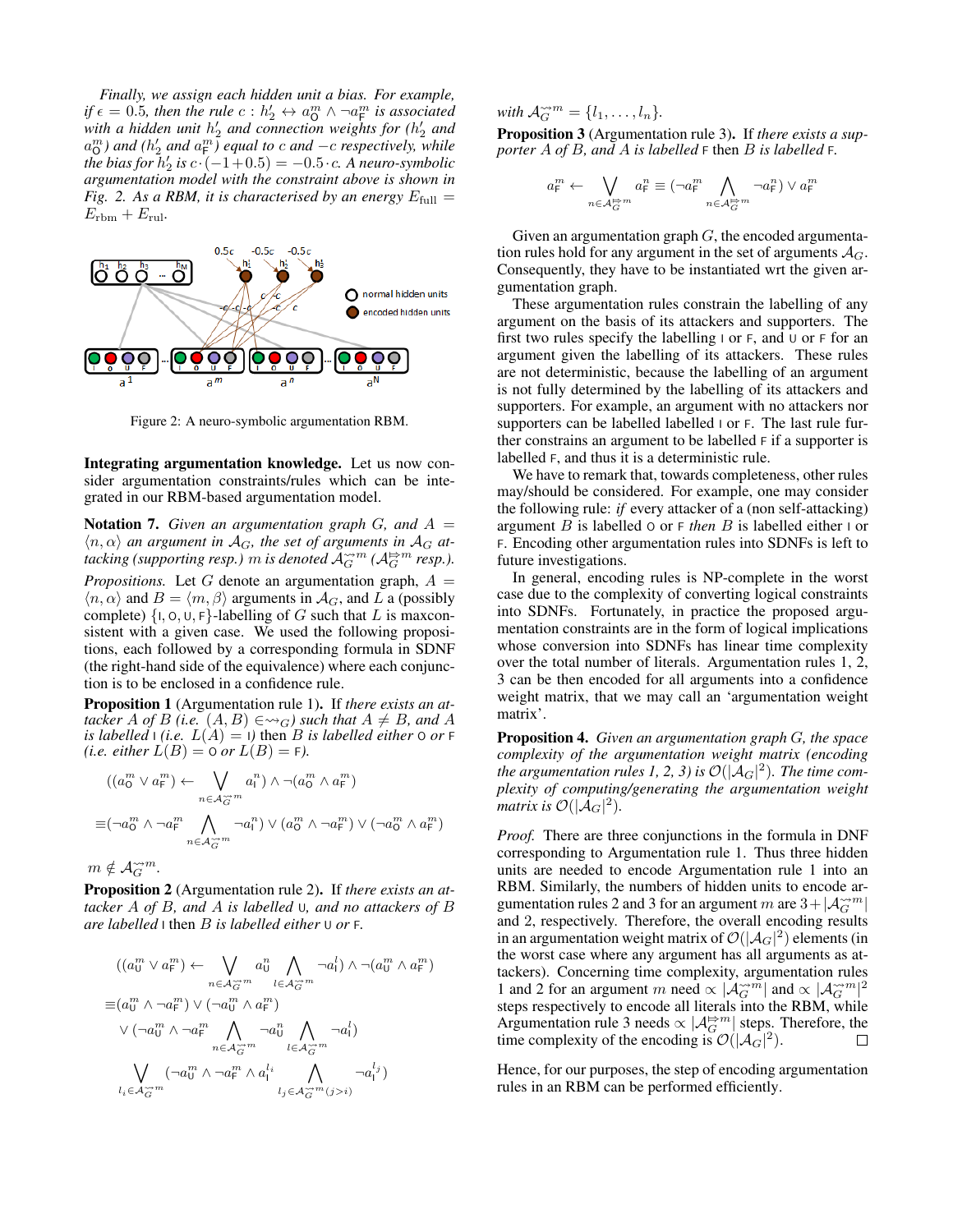### 5 Experimental Evaluation

<span id="page-6-0"></span>Like RBMs, NSAMs can be used for various tasks. In this paper, NSAMs are evaluated by comparing it with other common machine learning techniques at a probabilistic classification task.

### 5.1 General Setting

The baseline dataset stems from 2,400 routine cases as proposed in [\(Bench-Capon 1993\)](#page-9-14) about, without quotes, a fictional welfare benefit paid to pensioners to defray expenses for visiting a spouse in hospital. The conditions to obtain a benefit (represented by statement grant) are as follows.

- 1. The person should be of pensionable age (60 for a woman, 65 for a man) (age), and
- 2. the person should have four out of the last five paid contributions in relevant contribution years (contrib), and
- 3. the person should be a spouse of the patient (spouse), and
- 4. the person should not be absent from the UK (uk), and
- 5. the person should have capital resources not amounting to more than 3, 000 (capital), and
- 6. if the relative is an in-patient (inPat) the hospital should be within a certain distance (inDist); if an out-patient (outPat), beyond that distance (outDist).

The original data [\(Bench-Capon 1993\)](#page-9-14) is real or Boolean, whereas our setting deals with bivalent features only. For this reason, attribute-value pairs were mapped onto statements as given in the above items (e.g. age stands for a person of pensionable age). All the statements were considered to be premises, except grant and ¬grant; and grant was the target. Premise statements also included 52 'noise' statements, i.e. statements playing no role in the labelling of the target.

As we are interested in predicting non-deterministic outcomes, the baseline data set was further tuned into noisy data sets: for each noisy data set and every case of the data set, a *noise statement* was labelled n with a probability  $p_{noise}$ , and the welfare (target variable) was set to *not granted*, even though it was *granted* in the baseline data, with a probability perror. In more detail, for every case in the baseline dataset:

- for statement grant of the case, we drew a number  $n$  between 0 and 1 from a uniform distribution: if  $n < p_{\text{error}}$ and the statement was labelled y then the label of the statement was changed to n; otherwise, the label of the statement was left unchanged. If statement grant was labelled y (n resp.) then statement ¬grant was labelled n (y resp.);
- for any noise statement of the case, we drew a number  $n$  between 0 and 1 from a uniform distribution: if  $n <$  $p_{noise}$  then the noise statement was labelled y; else the statement was labelled n.

For any noisy data set, any evaluation was carried out by using 5-fold cross-validation, with each fold consisting of a training set and a test set. We used 60% of the data samples for training, and 40% for validation.

The prior knowledge, i.e. the conditions for a welfare benefit, was captured in an argumentation graph induced from the dataset [\(Riveret 2020\)](#page-10-3). It is shown in Fig. [3.](#page-6-1) Each statement was the conclusion of an argument, and each noise statement was the conclusion of a 'noise argument' (not

<span id="page-6-1"></span>

Figure 3: Argumentation graph. Attacks  $G^+ \leadsto A_2^+$ ,  $H^+ \leadsto A_2^+$ ,  $G^{-} \rightarrow A_{1}^{+}$  and  $H^{-} \rightarrow A_{1}^{+}$  are not drawn for the sake of clarity, and noise arguments are not shown due to the lack of space.

shown in Fig. [3\)](#page-6-1) such that no noise argument was involved in any attack or support relationship.

For every case  $K$  in the dataset, we built a  $K$ maxconsistent  $\{1, 0, 0, F\}$ -labelling of the graph. The resulting collection of  $\{I, O, U, F\}$ -labellings was used to train the NSAM RBM. Then bivalent  $\{y, n\}$ -labellings associated with sampled  $\{1, 0, 0, F\}$ -labellings were used to evaluate predictions against the given test data.

We compared our argumentation model with other models trained on the cases, including standard neural networks (NN), restricted Boltzmann machines (RBM), logistic regression (LR), linear discriminant (LD), quadratic discriminant (QD), decision trees (DT) and random forests (RF). We tested three different NSAM networks:  $NSAM_{\text{rul}}$ ,  $NSAM_{rbm}$  and  $NSAM_{full}$ .  $NSAM_{rbm}$  is a standard RBM, i.e. an RBM with hidden units and softmax groups trained on the available data.  $NSAM_{\text{rul}}$  is built from the encoded argumentation rules only. Hence, compared to NSAM<sub>rbm</sub>,  $NSAM_{\text{rul}}$  relies exclusively on the argumentation rules and the quality of such prior knowledge.  $NSAM_{full}$  is the complete system integrating  $NSAM_{\text{rul}}$  and  $NSAM_{\text{rbm}}$  by training  $NSAM_{\text{rul}}$  on the available data (similarly to Example [3\)](#page-4-1).

For  $NSAM_{rbm}$ , the training set was used for model selection, i.e. for the selection of the best learning rate and the number of hidden units. In  $NSAM_{\text{rul}}$ , we attached a confidence value to each argumentation rule, and all the confidence rules induced from an argumentation rule were associated with a shared confidence value. We then performed a brute-force search for the confidence value using the validation set (the training set was not used). For training  $NSAM_{\text{full}}$  we first found the best confidence values for the encoded part by performing a brute-force search similar as for  $NSAM_{\text{rul}}$ . Then we trained the other part (not encoded by rules) while keeping the encoded part fixed.  $NSAM<sub>rbm</sub>$  and  $NSAM<sub>rul</sub>$  systems (and thus their integration into  $NSAM_{full}$ ) were trained discriminatively by maximising the log-likelihood of conditional distribution  $p(\mathbf{a}^*)$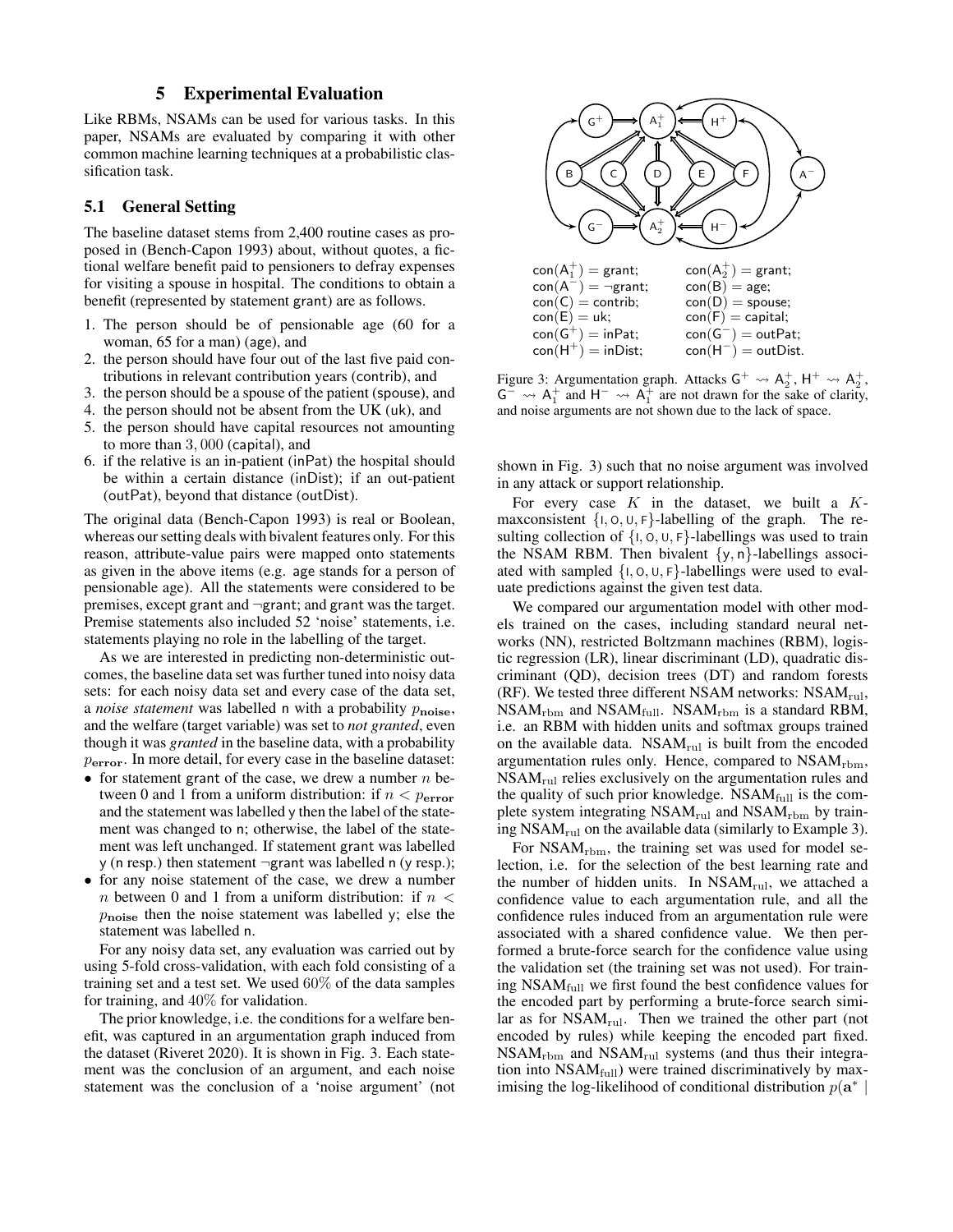$a^{-*}$ ) from Eq. [\(2\)](#page-4-0) where  $a^*$  is any state assignment over arguments  $A_1^+$ ,  $A_2^+$  and  $A^-$ .

### 5.2 Experiments

In a first stage, we made an evaluation of NSAMs when the argumentation graph fits well the dataset, i.e. when, for or every case  $K$  in the considered dataset, the graph has a  $K$ maxconsistent  $\{1, 0, 0, F\}$ -labelling which is complete.

The evaluation at this stage was carried out with a noisy dataset where  $p_{\text{noise}} = 0.6$  and  $p_{\text{error}} = 0.6$ . We evaluated the models with prediction accuracy, F1 score (because the data was imbalanced), and log loss (since our NSAM model is a probabilistic model). The results are in Table [1.](#page-8-0)

As evidenced in Table [1,](#page-8-0) NSAMs performed better than the baselines. Among the baselines, we found that NN with two hidden layer was the best, however, adding more layers did not improve the results. In terms of log loss, implemented QD and DT returned hard predictions of the outputs instead of probabilities, therefore the log losses in these cases were very high. Overall, we found that NSAMfull performed better than NSAMrul which did better than  $NSAM$ <sub>rbm</sub>. This result shows the goodness of argumentation confidence rules while keeping free weights to refine predictions.

A reason why  $NSAM_{full}$  performed slightly better than NSAMrul holds in that confidence rules do not cover all possible labelling features of the probabilistic framework. For example, the argumentation rule 3 can enforce that an argument is labelled F when one of its subargument is labelled F, however, the system has no confidence rules to constrain the labelling of an argument as F when all its subarguments are labelled  $\vert$  for example. In such cases, free weights have a role to play to refine predictions.

In a second stage of the evaluation, we evaluated  $NSAM_{full}$  when the argumentation graph does not fit well the dataset, i.e. when it may have no complete  $\{1, 0, U, F\}$ labellings for some cases in the dataset.

To do so, we injected a 'swap noise' into the training sets of a control noisy dataset where  $p_{\text{noise}} = 0.5$  and  $p_{\text{error}} = 0.3$ . The swap noise is measured through a probability value  $p_{swap}$ . For any case of the training set of the control dataset and for any statement of the case (except statement  $\neg$ grant), we drew a number *n* between 0 and 1 from a uniform distribution: if  $n < p_{swap}$  then the label of the statement was left untouched; otherwise the label of the statement was swapped. Hence, when the swap noise was set at 0, all statements had their label untouched; and when the swap noise was set at 1, all statements had their label swapped. If statement grant was labelled y (n resp.) then the statement ¬grant was labelled n (y resp.).

Increasing levels of noise were injected into the training sets, resulting in a decrease in performance of machine learning models, see Fig. [4.](#page-7-1) In the case of  $NSAM_{full}$ , thanks to the encoded rules, the negative effect of the swap noise could be mitigated. For example, when the noise level was set at 1, the accuracy of all models dropped dramatically below  $70\%$  while any NSAM $_{\text{full}}$  maintained its accuracy above 80%. When the noise level reached 0.7, the accuracy of NSA $M_{\text{full}}$  was at least 25% higher than the other models.

An explanation of NSAMs' outperformance can be sketched. A NSAM uses both rules and free weights: the free weights are updated during the training, and at the beginning of the training on noisy data, such noise can start to affect the performance; however, right at the beginning, with the rules as constraints, the effect is less severe because the rules can counterbalance aberrant updates of free weights. Furthermore, in the training phase, if there is nothing useful to learn (the performance on a validation set does not increase or starts to decrease), then the training can be stopped (this is called early stopping). Accordingly, with higher noise, the training was stopped sooner to prevent a decrease of performances due to aberrant updates of the free weights. The combination of the use of confidence rules and early stopping resulted in NSAMs' outperformance for prediction purposes.

<span id="page-7-1"></span>

Figure 4: Effect of swap noise.

Finally, as NSAMs are trained on argument labellings instead of statement labellings, predictions can be explained in NSAMs by looking at argument labellings. For example, let us suppose a NSAM which determines that the grant is not accorded in a case where the amount of capital resources is more than 3,000. Why? Referring to Fig. 3, in that case, we can understand that argument D is labelled F in any complete  $\{1, 0, 0, F\}$ -labelling which is maxconsistent with the case (and this argument label is clamped to the machine). Consequently, we have that arguments  $A_1^+$  and  $A_2^+$  are labelled F, and thus statement grant is labelled n. This graph labelling explains why the grant has not been accorded. Such an operation can be performed for any (predicted) statement labellings, and thus argument labellings can be put forward to explain cases and related predictions.

#### 6 Related Work

<span id="page-7-0"></span>The work relates to research regarding neuro-symbolic systems [\(d'Avila Garcez, Lamb, and Gabbay 2009\)](#page-9-15), and neuro-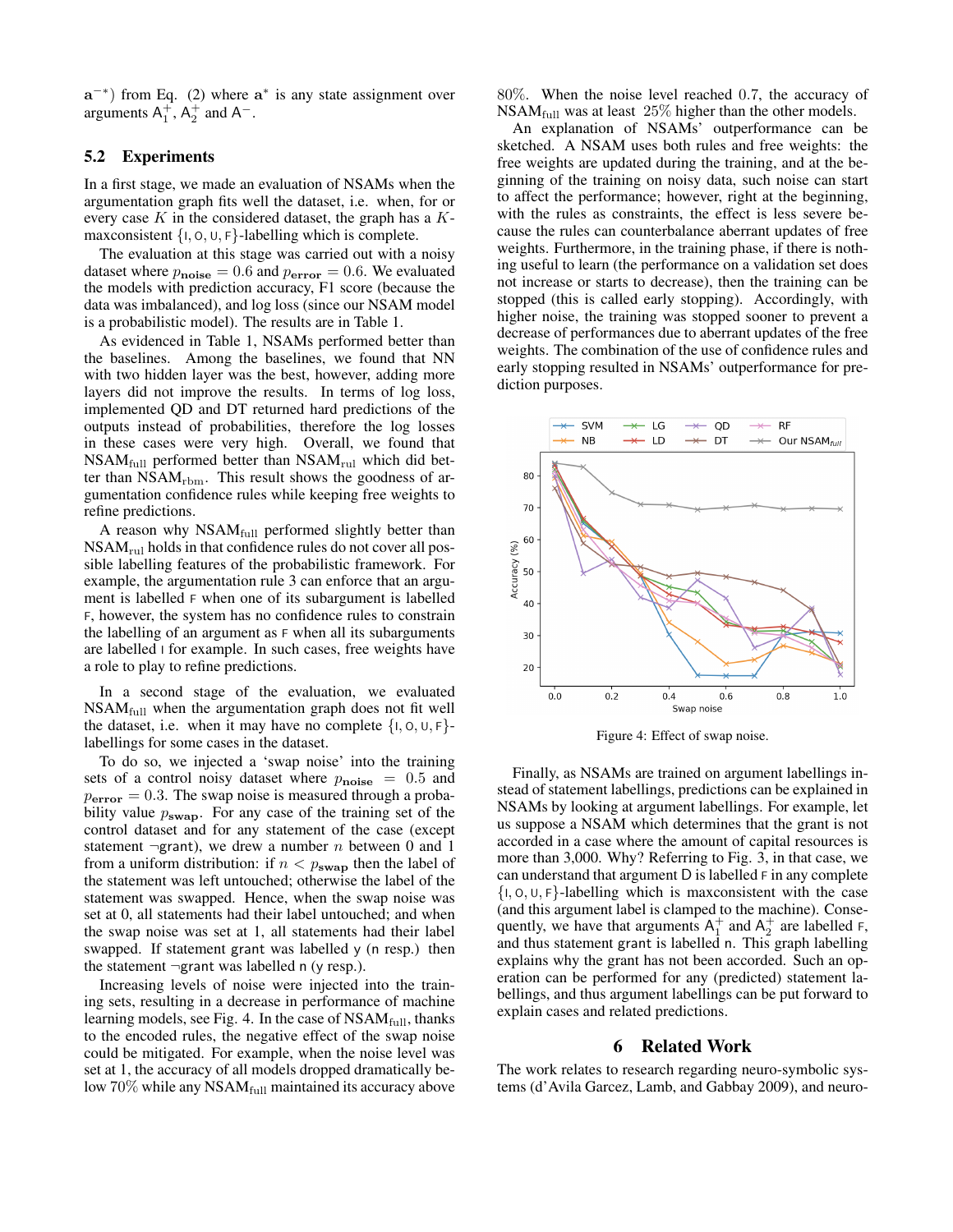<span id="page-8-0"></span>

|                                        | accuracy         | F1               | log loss              |
|----------------------------------------|------------------|------------------|-----------------------|
| $\overline{\text{NN}}_{\text{1layer}}$ | $80.07 \pm 0.17$ | $57.44 + 0.70$   | $0.36172 \pm 0.00135$ |
| NN <sub>2</sub> layers                 | $80.16 \pm 0.24$ | $57.3 \pm 0.45$  | $0.36001 \pm 0.00089$ |
| <b>RBM</b>                             | $79.20 \pm 0.48$ | $53.77 \pm 1.01$ | $0.36525 \pm 0.00442$ |
| LG                                     | $78.54 \pm 0.00$ | $58.77 \pm 0.00$ | $0.36273 \pm 0.00000$ |
| LD                                     | $78.96 \pm 0.00$ | $53.94 \pm 0.00$ | $0.38460 \pm 0.00000$ |
| QD                                     | $70.83 \pm 0.00$ | $64.52 + 0.00$   | $9.34930 \pm 0.00000$ |
| DТ                                     | $75.84 + 0.21$   | $61.73 + 0.37$   | $8.41461 \pm 0.09637$ |
| <b>RF</b>                              | $76.97 \pm 0.31$ | $58.28 \pm 0.42$ | $0.47724 \pm 0.01842$ |
| $\overline{\text{NSAM}}_{\text{rule}}$ | $80.79 \pm 0.00$ | $65.72 \pm 0.00$ | $0.33924 \pm 0.00000$ |
| $NSAM_{rbm}$                           | $80.45 \pm 0.23$ | $59.52 \pm 0.25$ | $0.35394 \pm 0.00115$ |
| $NSAM_{\text{full}}$                   | $81.15 \pm 0.11$ | $65.86 \pm 0.21$ | $0.33142 \pm 0.00388$ |

Table 1: Results significant with 95% confidence interval.

symbolic argumentation systems have been investigated previously in [\(d'Avila Garcez, Gabbay, and Lamb 2014;](#page-9-16) [Riveret et al. 2015a;](#page-10-5) [Riveret et al. 2015b\)](#page-10-6). Different from other neuro-symbolic approaches [\(d'Avila Garcez, Gabbay,](#page-9-16) [and Lamb 2014;](#page-9-16) [Evans and Grefenstette 2018;](#page-9-17) [Cohen, Yang,](#page-9-18) [and Mazaitis 2017\)](#page-9-18) which employ variants of feed-forward neural networks for Horn clauses, we use RBMs with confidence rules to support probabilistic reasoning on more complex logical formulas. Also, with confidence rules, we can encode our proposed argumentation rules onto an RBM, instead of learning from positive and negative assignments as in Logic Tensor Nets [\(Serafini and d'Avila Garcez 2016;](#page-10-7) [Donadello, Serafini, and d'Avila Garcez 2017\)](#page-9-19). Compared to neuro-symbolic undertakings in argumentation which have used RBMs in [\(Riveret et al. 2015a;](#page-10-5) [Riveret et al.](#page-10-6) [2015b\)](#page-10-6), our work is essentially different in that argumentation knowledge and argument labelling constraints are here incorporated within the network.

Besides neuro-symbolic argumentation systems, various systems have been investigated to determine the probability of some argument statuses given the statuses of some other arguments or premises, with respect to sundry probabilistic settings (often with no learning abilities), see e.g. [\(Riveret](#page-9-20) [et al. 2007;](#page-9-20) [Fazzinga, Flesca, and Parisi 2016;](#page-9-21) [Potyka 2019;](#page-9-22) [Mantadelis and Bistarelli 2020\)](#page-9-23). Usually such works have strong assumptions on probabilistic dependencies (typically arguments are assumed to be probabilistically independent) while we do not rely on such assumptions thanks to the probabilistic graphical model of RBMs.

Beyond argumentation systems, logics and principled probabilistic approaches along with machine learning have been largely studied to learn from uncertain knowledge and to perform inferences with this knowledge [\(Getoor and](#page-9-24) [Taskar 2007\)](#page-9-24). Probabilistic dependencies amongst logical statements are typically correlated by design to logical dependencies, see e.g. [\(Richardson and Domingos 2006\)](#page-9-25), whereas, in our approach, such an assumption is relaxed. In addition, by using an argumentation framework, we aim at paving the way to the use of fined-grained acceptance labellings [\(Baroni and Riveret 2019\)](#page-9-11) for systems combining logics and principled probabilistic approaches.

The work reported here can be naturally located in the field of explainable artificial intelligence where the results

of the solutions are meant to be intelligible by the concerned human agents. Arguably, the question 'What is a good explanation?' remains quite elusive, see diverse conceptions in philosophy e.g. [\(Hempel and Oppenheim 1948;](#page-9-26) [Lipton 2016;](#page-9-27) [Bechtel and Abrahamsen 2005\)](#page-9-28), psychology [\(Keil 2005;](#page-9-29) [Lombrozol 2006\)](#page-9-30) or (explainable) artificial intelligence [\(Lipton 2016;](#page-9-27) [Freitas 2014;](#page-9-31) [Doshi-Velez and Kim](#page-9-32) [2017;](#page-9-32) [Doran, Schulz, and Besold 2017\)](#page-9-33). Our assumption is that argumentation graphs and associated labellings can be used to bring intelligible explanatory knowledge representation and reasoning to neural networks.

## 7 Conclusion

We have proposed neural networks which are trained on data explanations understood as argumentation graph labellings, so that any outcome is associated with an explanation.

The approach has been applied to a novel neuro-symbolic model where neural networks are RBMs and the symbolic formalism relies on probabilistic semi-abstract argumentation. Any dataset is conceived as a collection of statement labellings of an argumentation graph (the prior knowledge). Then, in place of training on statement labellings, the network is trained on corresponding argument labellings of the graph. Hence, instead of training the network on given data, we have proposed to train the network on explanations seen as argument labellings of a graph. Then we have proposed to incorporate labelling constraints into the machines, so that the sampling space of argument labellings is constrained.

Eventually, experiments have revealed that such argumentation Boltzmann machines can outperform other standard classification models, especially in noisy settings.

The proposed system is not without defaults. In particular, as mentioned earlier, the proposed argument labelling semantics clearly explain when an argument is labelled F when one of its subargument is labelled F, however, the system provides no logical explanations for a F-labelled argument for which all its subarguments are labelled I. Furthermore, due to the limitations of the framework of confidence rules in terms of strict DNF, we did not encode some possible constraints from labelling semantics. Encoding such other constraints is left to future research, and it would be interesting to investigate whether corresponding confidence rules could further improve prediction results.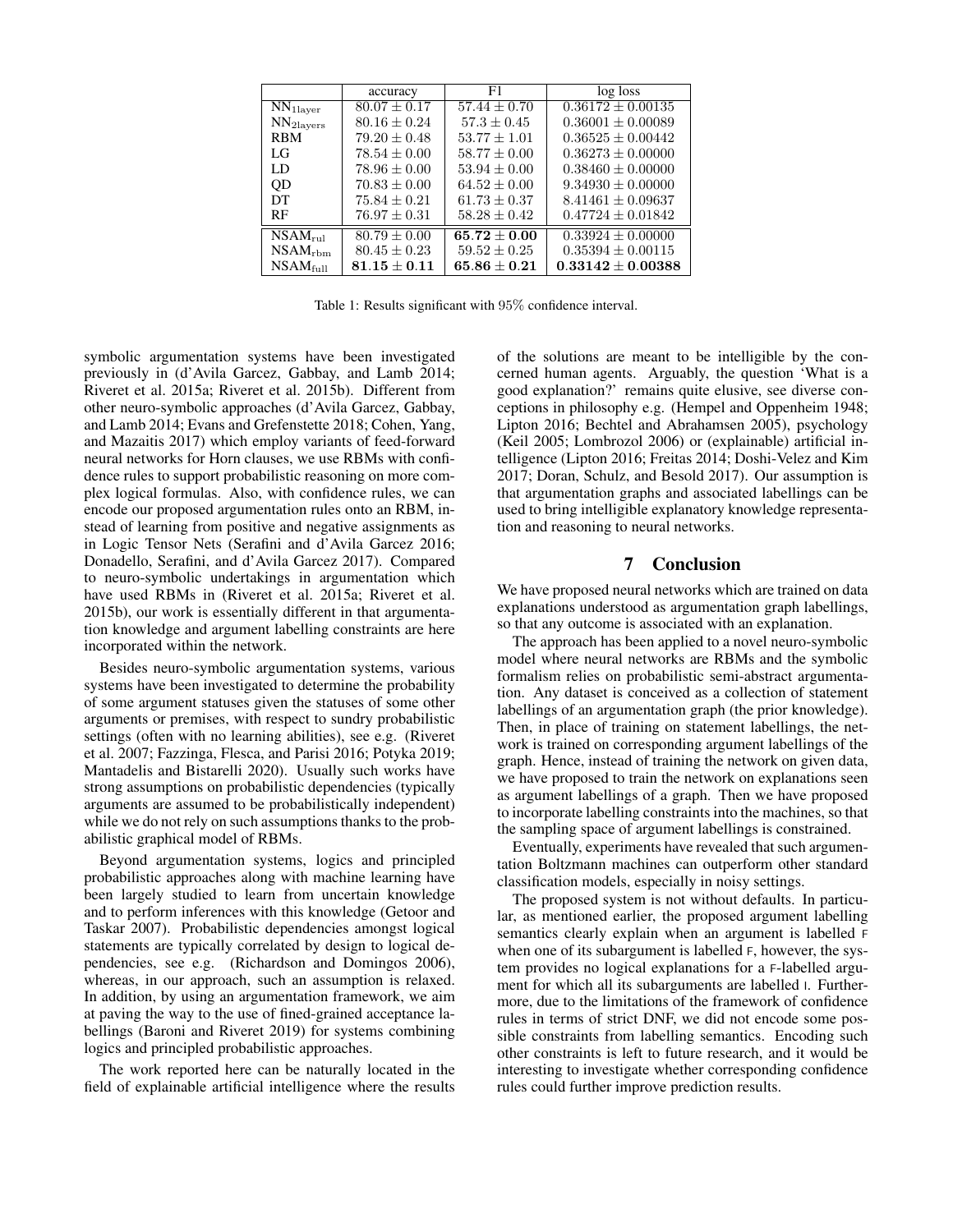### References

<span id="page-9-0"></span>Atkinson, K.; Baroni, P.; Giacomin, M.; Hunter, A.; Prakken, H.; Reed, C.; Simari, G. R.; Thimm, M.; and Villata, S. 2017. Towards artificial argumentation. *AI Magazine* 38(3):25–36.

<span id="page-9-11"></span>Baroni, P., and Riveret, R. 2019. Enhancing statement evaluation in argumentation via multi-labelling systems. *J. Artificial Intelligence Research* 66:793–860.

<span id="page-9-3"></span>Baroni, P.; Caminada, M.; and Giacomin, M. 2011. An introduction to argumentation semantics. *Knowledge Engineering Review* 26(4):365–410.

<span id="page-9-4"></span>Baroni, P.; Governatori, G.; and Riveret, R. 2016. On labelling statements in multi-labelling argumentation. In *Proc. of the 22nd Eur. Conf. on Artificial Intelligence*, 489–497. IOS Press.

<span id="page-9-28"></span>Bechtel, W., and Abrahamsen, A. 2005. Explanation: A mechanist alternative. *Studies in History and Philosophy of Biol and Biomed Sci* 36(2):421–441.

<span id="page-9-14"></span>Bench-Capon, T. 1993. Neural networks and open texture. In *Proc. of the 4th Int. Conf. on Artificial Intelligence and Law*, 292–297. ACM.

<span id="page-9-1"></span>Besnard, P.; García, A. J.; Hunter, A.; Modgil, S.; Prakken, H.; Simari, G. R.; and Toni, F. 2014. Introduction to structured argumentation. *Argument & Computation* 5(1):1–4.

<span id="page-9-6"></span>Cayrol, C., and Lagasquie-Schiex, M. 2013. Bipolarity in argumentation graphs: Towards a better understanding. *Int. J. Approximate Reasoning* 54(7):876–899.

<span id="page-9-13"></span>Cherla, S.; Tran, S. N.; d'Avila Garcez, A. S.; and Weyde, T. 2017. Generalising the discriminative restricted boltzmann machines. In *Proc. of the 26th Int. Conf. on Artificial Neural Networks*, 111–119. Springer.

<span id="page-9-9"></span>Cohen, A.; Gottifredi, S.; Garcia, A. J.; and Simari, G. R. 2014. A survey of different approaches to support in argumentation systems. *Knowledge Engineering Review* 29(5):513–550.

<span id="page-9-18"></span>Cohen, W. W.; Yang, F.; and Mazaitis, K. 2017. Tensorlog: Deep learning meets probabilistic dbs. *CoRR* abs/1707.05390.

<span id="page-9-16"></span>d'Avila Garcez, A.; Gabbay, D. M.; and Lamb, L. C. 2014. A neural cognitive model of argumentation with application to legal inference and decision making. *J. Applied Logic*  $12(2):109 - 127.$ 

<span id="page-9-15"></span>d'Avila Garcez, A.; Lamb, L. C.; and Gabbay, D. M. 2009. *Neural-Symbolic Cognitive Reasoning*. Springer.

<span id="page-9-19"></span>Donadello, I.; Serafini, L.; and d'Avila Garcez, A. 2017. Logic tensor networks for semantic image interpretation. In *Proc. of the 26th Int. Joint Conf. on Artifical Intelligence*, 1596–1602.

<span id="page-9-33"></span>Doran, D.; Schulz, S.; and Besold, T. R. 2017. What does explainable AI really mean? A new conceptualization of perspectives. *CoRR* abs/1710.00794.

<span id="page-9-32"></span>Doshi-Velez, F., and Kim, B. 2017. Towards a rigorous science of interpretable machine learning. *CoRR* abs/1702.08608.

<span id="page-9-7"></span>Dung, P. M., and Thang, P. M. 2014. Closure and consistency in logic-associated argumentation. *J. Artificial Intelligence Research* 49(1):79–109.

<span id="page-9-2"></span>Dung, P. M. 1995. On the acceptability of arguments and its fundamental role in nonmonotonic reasoning, logic programming and n-person games. *J. Artificial Intelligence* 77(2):321–358.

<span id="page-9-17"></span>Evans, R., and Grefenstette, E. 2018. Learning explanatory rules from noisy data. *J. Artificial Intelligence Research* 61:1–64.

<span id="page-9-21"></span>Fazzinga, B.; Flesca, S.; and Parisi, F. 2016. On efficiently estimating the probability of extensions in abstract argumentation frameworks. *Int. J. Approximate Reasoning* 69:106 – 132.

<span id="page-9-31"></span>Freitas, A. A. 2014. Comprehensible classification models: A position paper. *SIGKDD Explorations Newsletter* 15(1):1–10.

<span id="page-9-24"></span>Getoor, L., and Taskar, B. 2007. *Introduction to Statistical Relational Learning (Adaptive Computation and Machine Learning)*. The MIT Press.

<span id="page-9-26"></span>Hempel, C. G., and Oppenheim, P. 1948. Studies in the logic of explanation. *Philosophy of Science* 15(2):135–175.

<span id="page-9-12"></span>Hinton, G. E. 2002. Training products of experts by minimizing contrastive divergence. *Neural Comput.* 14(8):1771– 1800.

<span id="page-9-5"></span>Hunter, A., and Thimm, M. 2017. Probabilistic reasoning with abstract argumentation frameworks. *J. Artificial Intelligence Research* 59:565–611.

<span id="page-9-29"></span>Keil, F. 2005. Explanation and understanding. *Annual review of psychology* 57:227–254.

<span id="page-9-27"></span>Lipton, Z. C. 2016. The mythos of model interpretability. *CoRR* abs/1606.03490.

<span id="page-9-30"></span>Lombrozol, T. 2006. The structure and function of explanations. *Trends in Cognitive Sciences* 10(10):464–470.

<span id="page-9-23"></span>Mantadelis, T., and Bistarelli, S. 2020. Probabilistic abstract argumentation frameworks, a possible world view. *Int. J. Approximate Reasoning* 119:204–219.

<span id="page-9-10"></span>Polberg, S., and Hunter, A. 2018. Empirical evaluation of abstract argumentation: Supporting the need for bipolar and probabilistic approaches. *Int. J. Approximate Reasoning* 93:487–543.

<span id="page-9-22"></span>Potyka, N. 2019. A polynomial-time fragment of epistemic probabilistic argumentation. In *Proc. of the 18th Int. Conf. on Autonomous Agents and MultiAgent Systems*, 2165–2167. IFAAMAS.

<span id="page-9-8"></span>Prakken, H. 2014. On support relations in abstract argumentation as abstractions of inferential relations. In *Proc, of the 21st Eur. Conf. on Artificial Intelligence*, 735–740. IOS Press.

<span id="page-9-25"></span>Richardson, M., and Domingos, P. 2006. Markov logic networks. *Machine Learning* 62(1-2):107–136.

<span id="page-9-20"></span>Riveret, R.; Rotolo, A.; Sartor, G.; Prakken, H.; and Roth, B. 2007. Success chances in argument games: a probabilistic approach to legal disputes. In *Proc. of the 20th Annual*